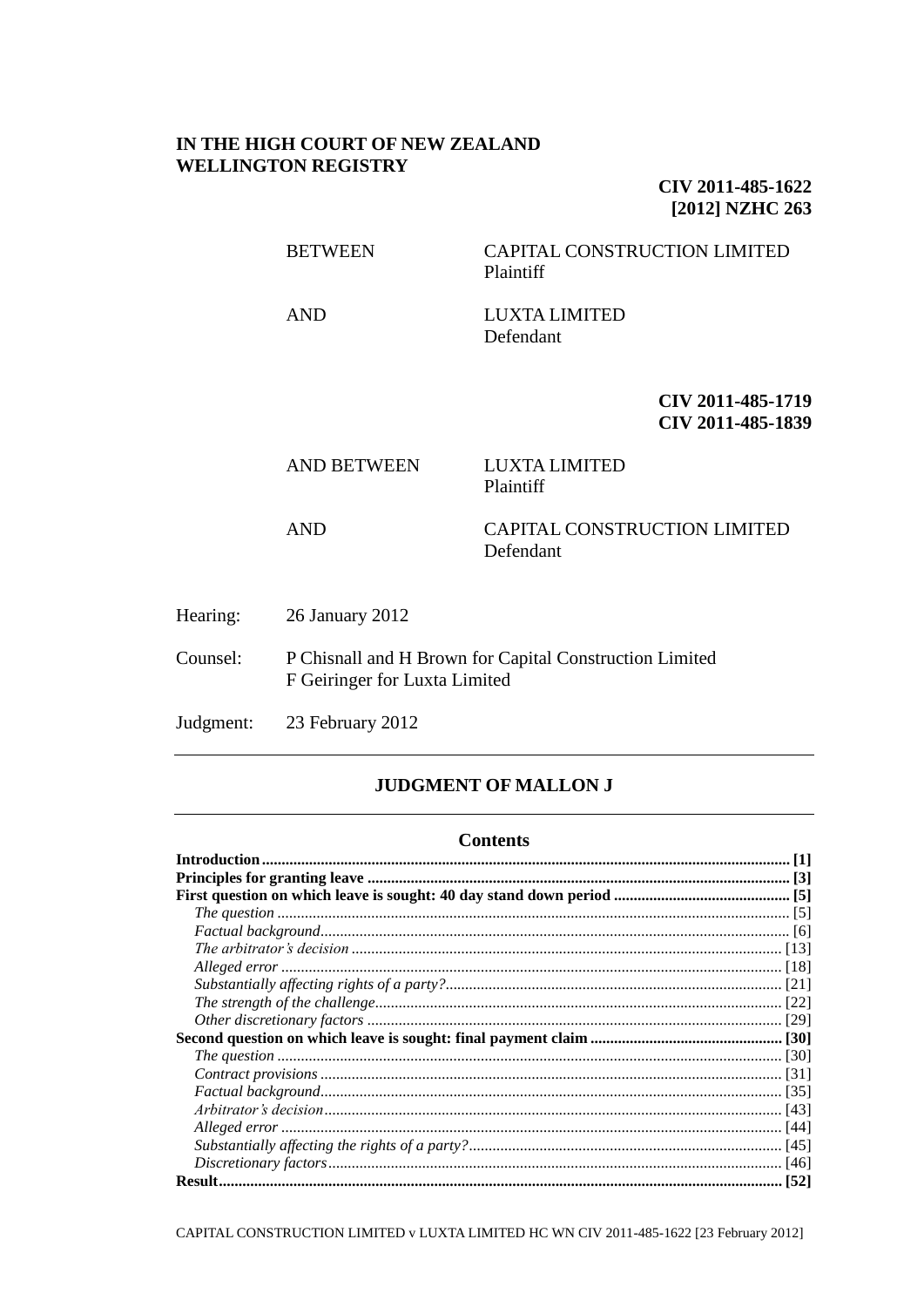### <span id="page-1-0"></span>**Introduction**

[1] Luxta was the developer of a project that involved the construction of 42 townhouses in Wellington. Capital was contracted by Luxta to do the construction work. Disputes arose between them as to the payment of claims made by Capital under the contract between them. The disputes were referred to arbitration. The arbitrator ruled largely in favour of Capital, awarding Capital the sum of \$651,271.23 (including costs and interest).

[2] Capital applies to enter the award as a judgment. Luxta opposes that and seeks leave to appeal the award on two questions of law. It is common ground that, if leave to appeal is not granted, the application to enter the award as a judgment is to be granted.

### <span id="page-1-1"></span>**Principles for granting leave**

[3] The contract between Luxta and Capital provided that "[t]he award in the arbitration shall be final and binding on the parties". Capital does not consent to an appeal by Luxta. Therefore Luxta may only appeal on a question of law arising out of the award with the leave of the Court.<sup>1</sup>

[4] Leave must not be granted unless, having regard to the circumstances, the determination of the question of law "could substantially affect the rights of one or more of the parties."<sup>2</sup> Apart from that requirement, the Court has a broad discretion as to whether to grant leave. There are a number of factors relevant to the exercise of the discretion (as set out in *Gold and Resource Developments (NZ) Ltd v Doug Hood Ltd*<sup>3</sup>), the most important of which is "the strength of the challenge/nature of [the] point of law".

 $\,1\,$ <sup>1</sup> Clause 5(1)(c), Schedule 2, Arbitration Act 1996.

<sup>&</sup>lt;sup>2</sup> Clause 5(2), Schedule 2, Arbitration Act 1996.

<sup>3</sup> *Gold and Resource Developments (NZ) Ltd v Doug Hood Ltd* [2000] 3 NZLR 318 at [54].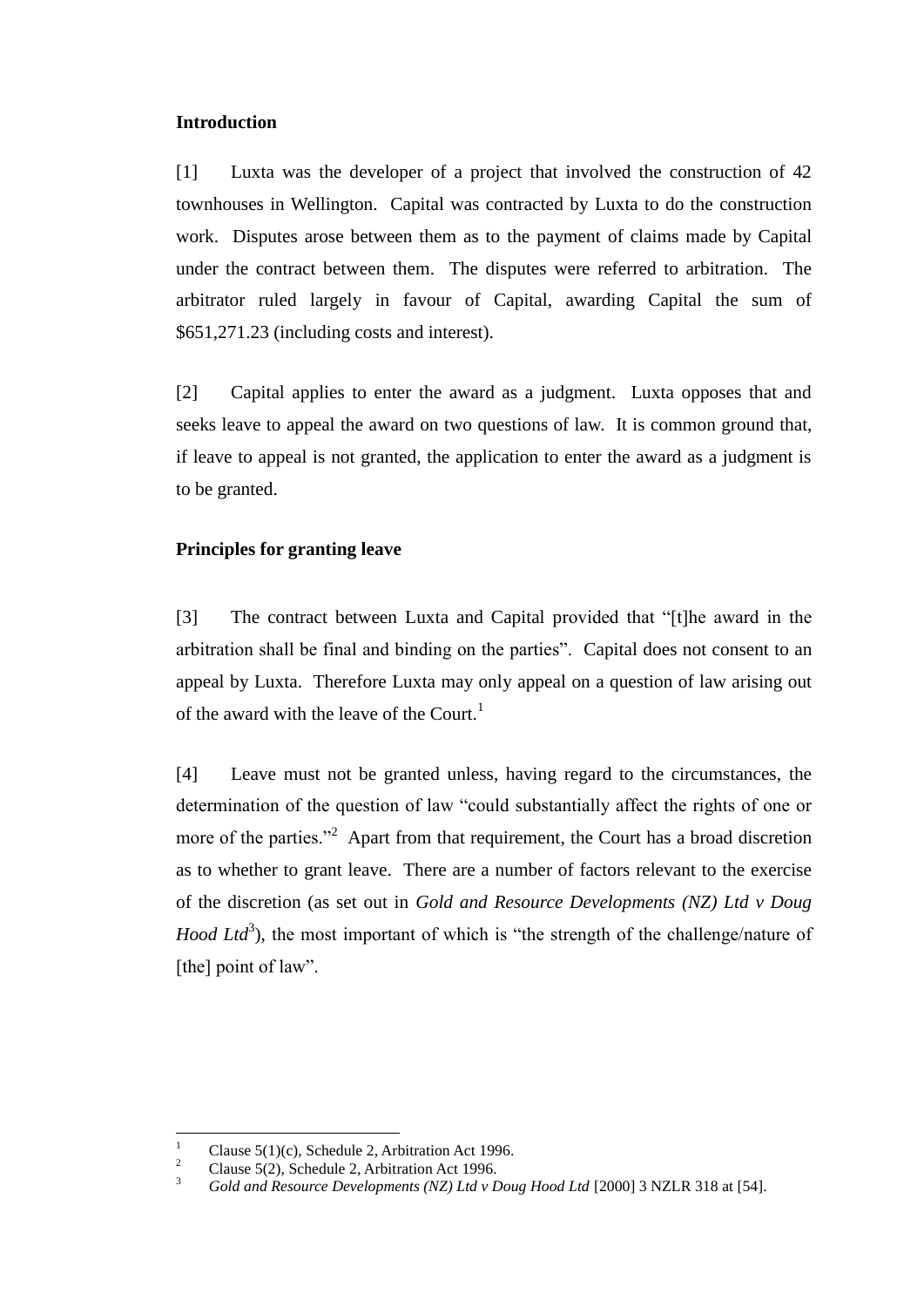# <span id="page-2-0"></span>**First question on which leave is sought: 40 day stand down period**

## <span id="page-2-1"></span>*The question*

[5] Luxta seeks to appeal the following question ("the first question"):

Was the arbitrator correct to hold that the "40 working day 'stand down' (damage free) period" referred to in the defendant"s letter of 23 November 2007 formed part [of] the liquidated damages provisions of the contract between the parties?

# <span id="page-2-2"></span>*Factual background*

[6] The construction work was put out to tender by Luxta in October 2007. Capital responded by tender letter dated  $14$  November  $2007<sup>4</sup>$ . A meeting and discussions took place about the tender and then Capital wrote to Luxta in a letter dated 23 November 2007. In that letter Capital set out seven matters which were said to be by way of confirmation in reply to Notice to Tenderers No 8. The first item set out the cost of altering the tender to a fixed price lump sum. The second item set out the additional cost to provide driveways and paths. The third item set out the cost of installing telephone wiring. The fourth item set out the cost to provide Sky installation. The sixth item proposed a provisional sum for waterproofing. The eighth item set out the cost to provide a roading damage bond.

[7] The fifth item in the 23 November 2007 letter concerned the 40 working day "stand down" period referred to in the question on which leave is sought. That item was in these terms:

We are prepared to accept Liquidated Damages based upon a mutually agreeable contract period as we have had insufficient time to investigate and develop a construction programme. In addition we would require a 40 working day "stand down" (damage free) period prior to any damages being applied from negotiated projected date of completion.

[8] Counsel advise that there were no subsequent negotiations on this topic.

 $\frac{1}{4}$ I have not been referred to the notice(s) to tenderers and Capital"s tender letter dated 14 November 2007, but these are referred to in Capital"s letter to Luxta dated 23 November 2007.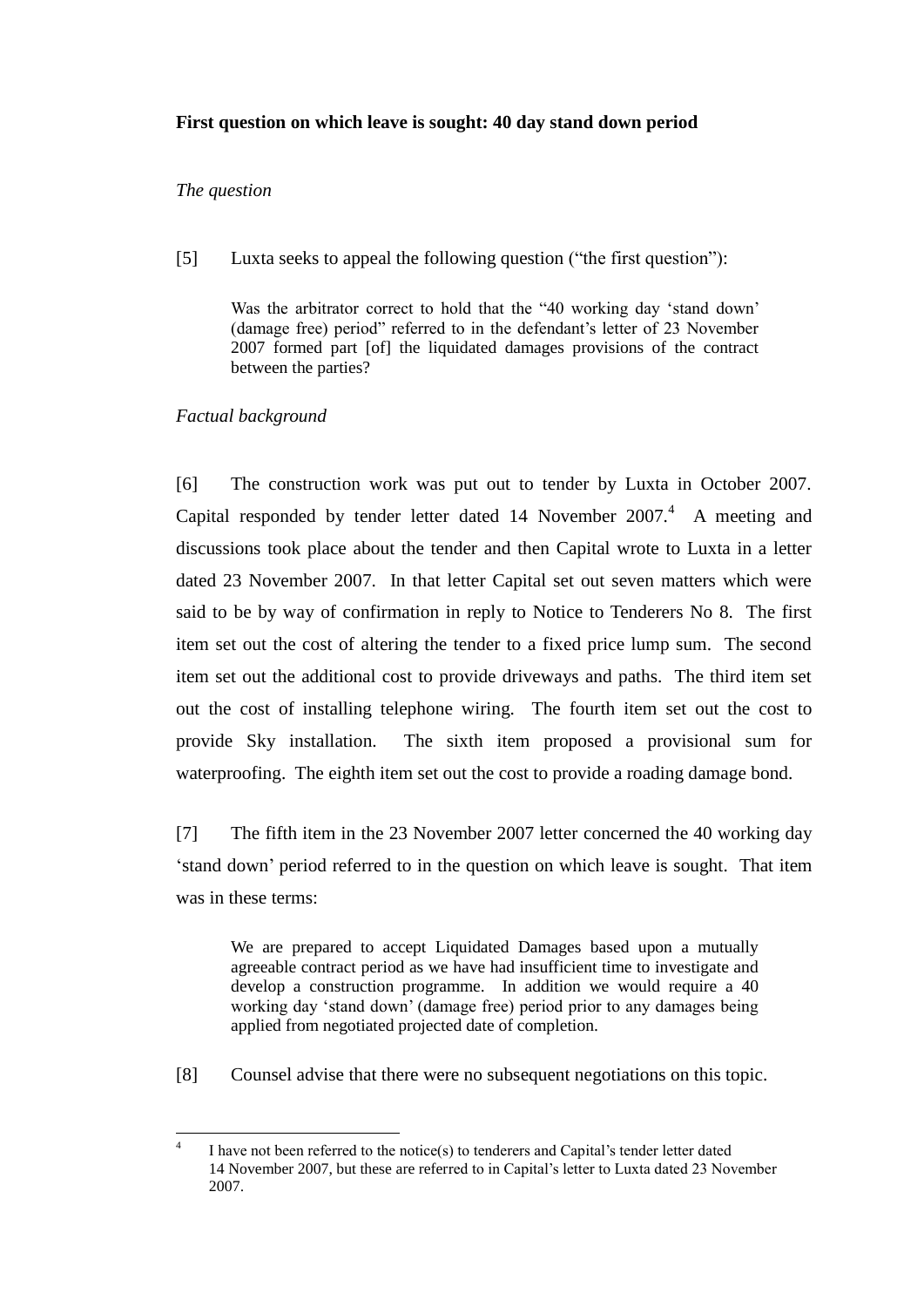[9] Capital"s tender was accepted by Luxta by letter dated 14 December 2007. That acceptance letter stated:

The following conditions and documents form part of the contract agreement:

### **Head Contract Documentation**

- Head Conditions of Contract: *NZS 3915:2005*
- Special Conditions of Contract: *NZS 3915:2005 First Schedule*
- Architectural drawings and Specification by *Roger Walker Limited* Building Consent issue dated 29.08.07
- Structural sketches and Specification by *Connell Wagner* issued 03 July 2007
- Specification for Fire Safety Systems by *Connell Wagner*

### **Contract Agreement Documentation**

- Contract Agreement: *NZS 3915:2005 Second Schedule*
- The Boundary Project Policy annexed as *NZS 3915:2005 First Schedule Part B*
- Warranty Agreement annexed as *NZS 3915:2005 First Schedule Part B*
- Form of Producer Statement: *NZS: 3915:2005 Sixth Schedule*
- *Form of Performance Bond: NZS 3915:2005 Third Schedule*
- *This letter of acceptance*
- Tender letter of the  $14<sup>th</sup>$  November 2007, and Clarification letter of  $\bullet$ the 23rd November 2007
- [10] The Head Conditions of Contract: *NZS 3915:2005* provided that:

**2.8.3** The General Conditions shall not be varied or modified by the Drawings or the Specifications or the Schedule of Prices unless the change is described in, or clearly identified by reference in the Special Conditions, or by an express provision in any correspondence which has been identified as a Contract Document. The Contract Documents shall in all other respects be taken as mutually explanatory. Ambiguities or omissions shall not invalidate the contract.

[11] As to liquidated damages, *NZS 3915:2005* provided that:

**10.5.1** The sum stated as liquidated damages in the Special Conditions shall be paid by the Contractor to the Principal for the period between the Due Date for Completion of the Contract Works or any Separable Portion and the time of Practical Completion. The liquidated damages for any Separable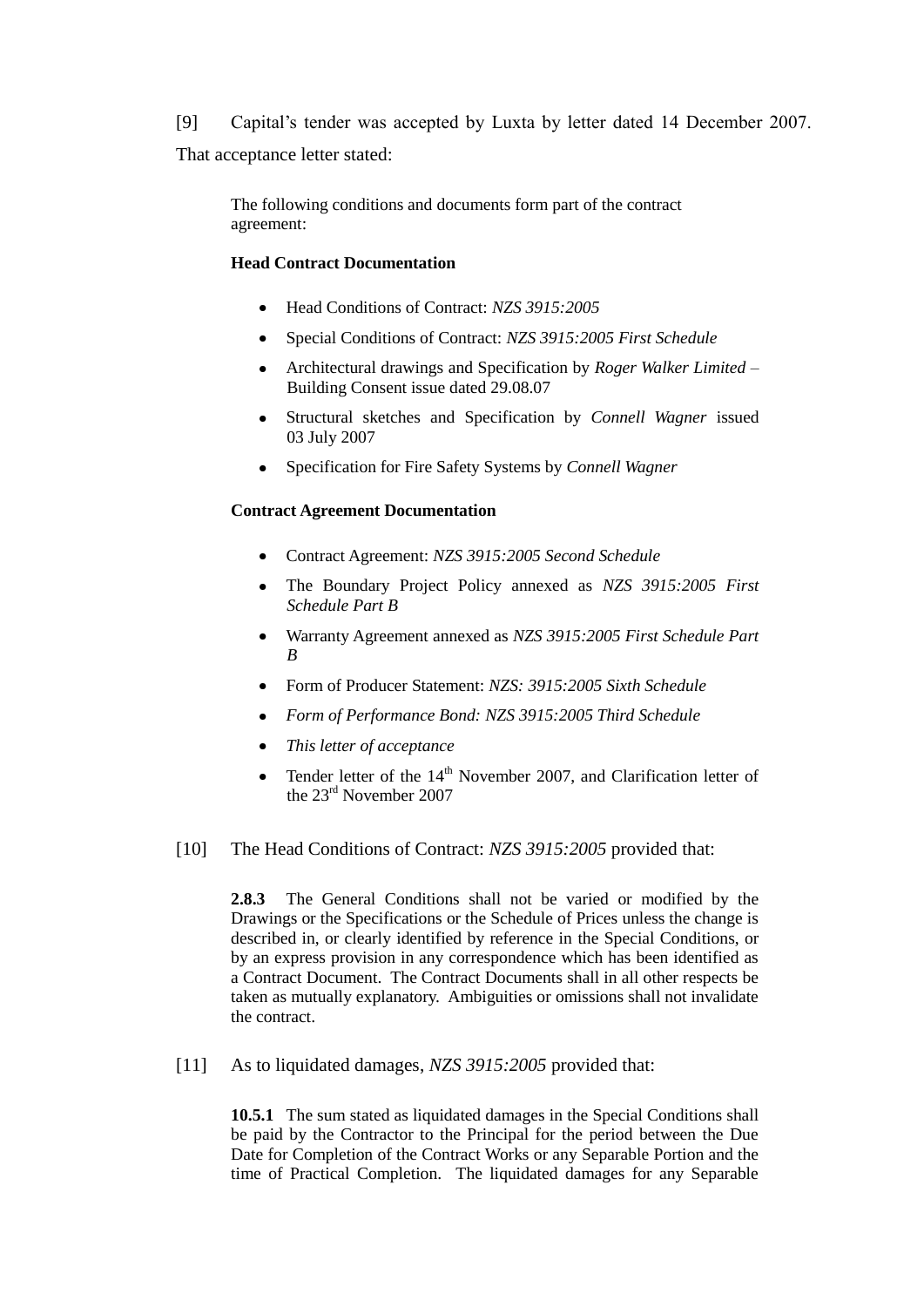Portion shall not apply in respect of any period for which liquidated damages are applied in respect of the whole of the Contract Works.

[12] Under this clause, the liquidated damages in the Special Conditions were to be paid between the Due Date for Completion and the time of Practical Completion, or from any Separable Position and the time of Practical Completion. Luxta contends that clause 10.5.1 conflicts with item 5 in the letter of 23 November 2007 and that the letter cannot override the clear terms of this clause.

### <span id="page-4-0"></span>*The arbitrator's decision*

[13] In the arbitration Luxta claimed that the reference in the letter of 14 December 2007, to the letter of 23 November 2007, was an error. It claimed that it was not intended that item 5 of the 23 November 2007 letter would be part of the contract. The arbitrator reviewed the competing evidence about this. This evidence included evidence from two of Capital's witnesses that, in the absence of a 40 day "stand down" period for liquidated damages (as referred to in item 5 of the 23 November 2007 letter), Capital "would have walked away from the Contract". The arbitrator accepted this evidence.

[14] Having reached the conclusion that there was no mistake, the arbitrator went on to consider what effect item 5 of the 23 November 2007 letter had on clause 10.5.1 of *NZS 3915:2005.* The arbitrator referred to clause 2.8.3 of *NZS 3915:2005*. The arbitrator noted that the letter of 23 November 2007 was expressly recognised, without amendment, as a Contract Document included in the Second Schedule to *NZS 3915:2005* as signed by the parties. The arbitrator concluded that clause 10.5.1 had been varied by item 5 of the letter. He said: $5<sup>5</sup>$ 

I find by reference to the description of the Contract Document that Item 5 of the Capital letter of 23 November 2007 to Luxta, along with every other item in that letter, is part of the Contract between the parties. Item 5 of that letter was not in any way specifically addressed and varied by any documents produced following that date up to and including 14 December 2007, when the Contract Documents were signed.

 $\frac{1}{5}$ 

Paragraph 69 of the Interim Award of 22 December 2010.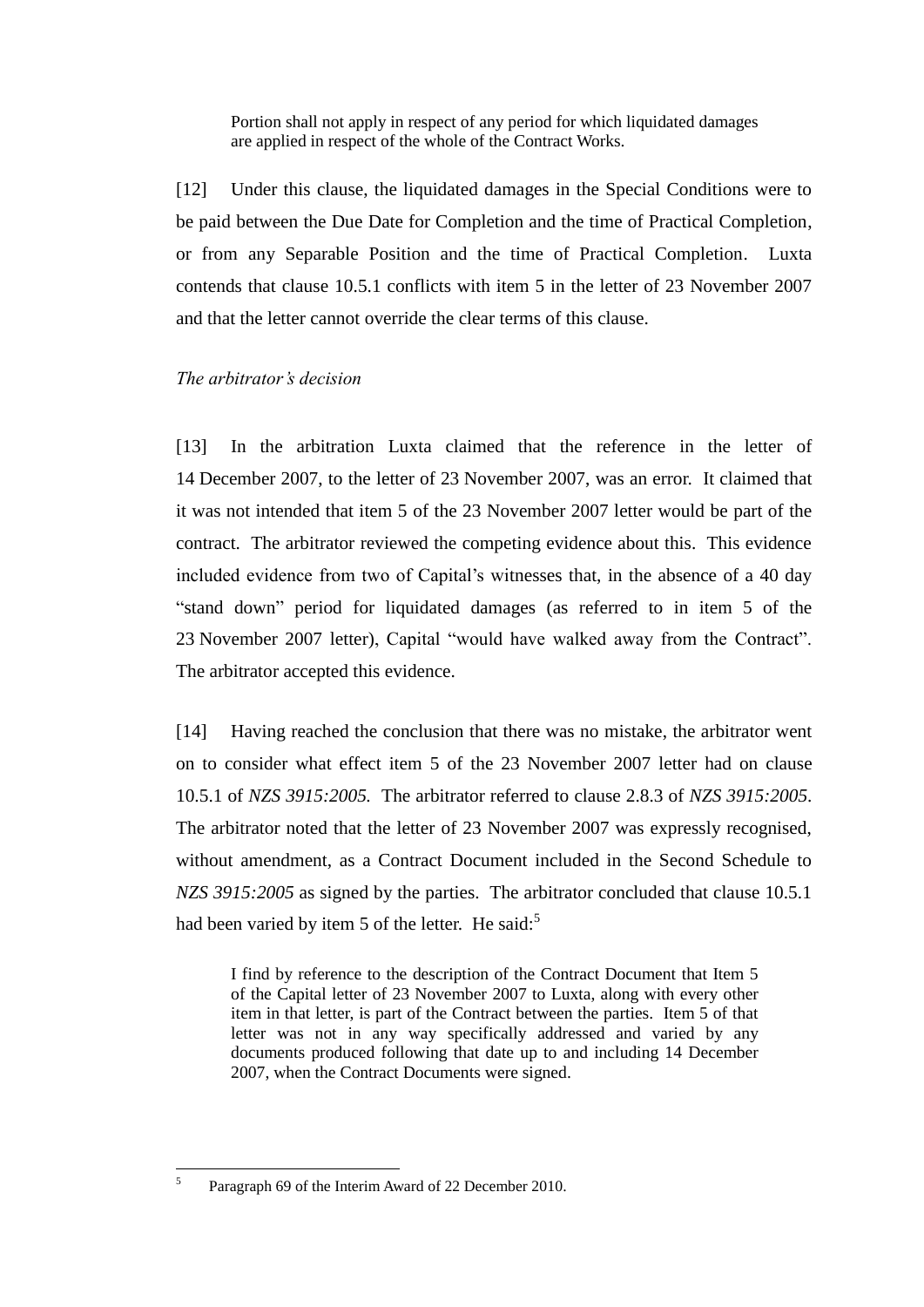# [15] The arbitrator then said: $6$

All that remains is to determine how the Liquidated Damages provisions came to be varied by item 5 of the 23 November 2007 letter and how it should be construed and applied to the Contract, if at all. That is to say, is there an enforceable Liquidated Damages condition?

[16] The arbitrator then went on to discuss how the 40 day "stand down" period applied in relation to Separable Portions. The arbitrator considered the relevant provisions in the contract documentation. The arbitrator again made reference to the evidence of the two Capital witnesses that they would have walked away from the Contract had the liquidated damages issue not been resolved to their satisfaction. The arbitrator concluded: $<sup>7</sup>$ </sup>

After careful consideration I find that the Liquidated Damages provisions in the Contract are not void for uncertainty. It is explicable once read in the context of the other relevant Contract conditions. These provisions can be read to apply in a sensible way to the Contract as signed. To give the Item 5 term meaning and based on the above analysis it must be taken to apply to each sectional completion date – adding 40 working days to each of these dates before liquidated damages can apply. But for that conclusion I would have been bound to hold that the liquidated damages provision was void for uncertainty.

[17] The arbitrator went on to deal with an issue raised by Capital that the liquidated damages were in the form of a penalty rather than a genuine pre-estimate of loss. The arbitrator found against Capital on this point.

### <span id="page-5-0"></span>*Alleged error*

[18] Luxta contends that the arbitrator erred when interpreting the effect of item 5 because he relied on the subjective intentions of Capital. Luxta contends that had the arbitrator applied an objective analysis, he would have had regard to the hierarchy of contract documents as set out in the parties' written agreement. Luxta says that there was ample evidence for concluding that the parties intended the terms of *NZS 3915:2005* and its First Schedule to be given preference over item 5 in the 23 November 2007 letter.

 $\frac{1}{6}$ Paragraph 70 of the Interim Award of 22 December 2010. 7

Paragraph 92 of the Interim Award of 22 December 2010.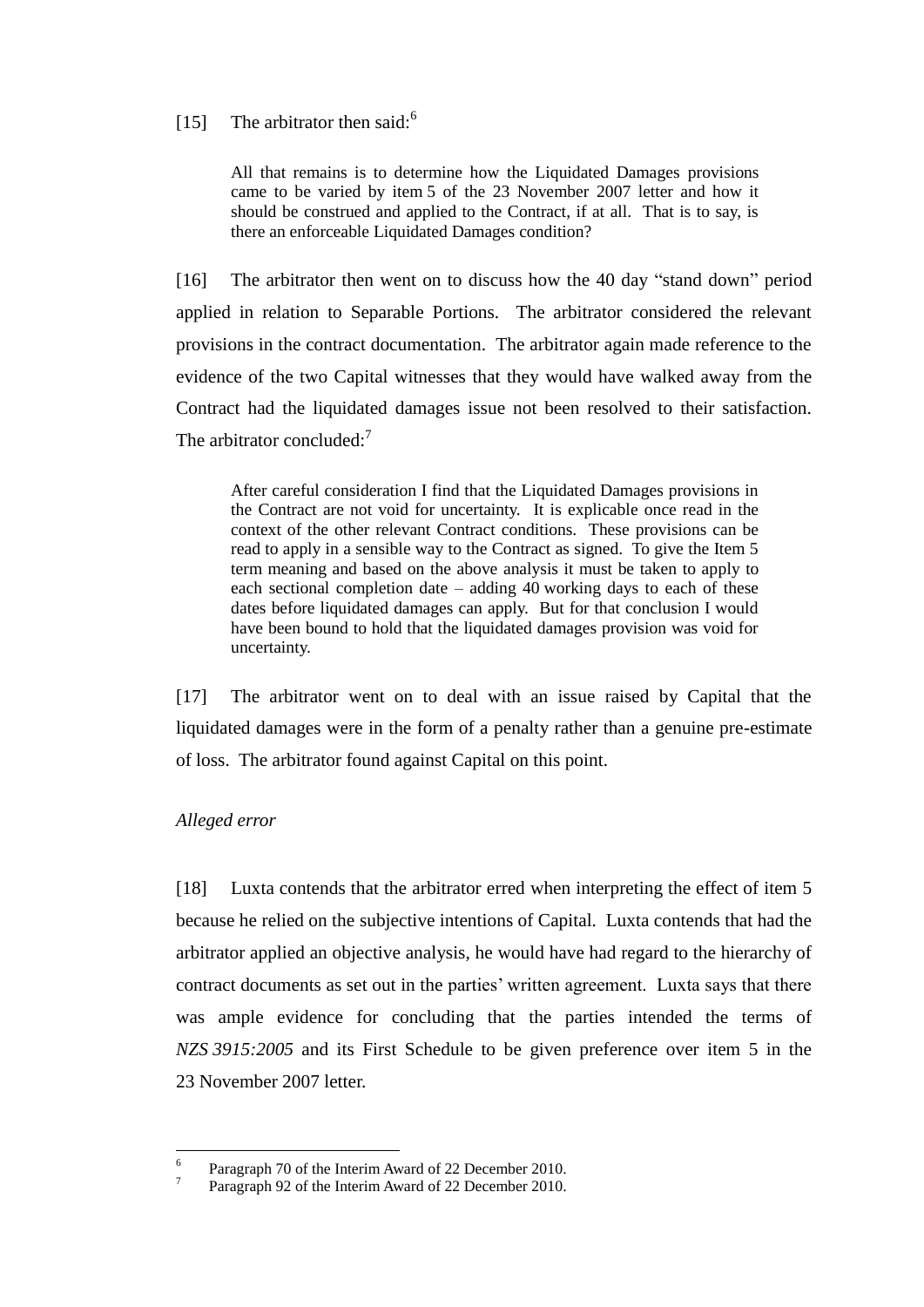### [19] Luxta relies on:

- (a) The way the letter of 14 December 2007 listed the contract documents under two different headings: head documents and others.
- (b) That *NZS 3915:2005* was described as "Head Conditions of Contract", which Luxta says further elevated its importance.
- (c) That *NZS 3915:2005* and its First Schedule contained "the main body of the agreement and was therefore the main focus of the negotiated agreement."
- (d) That item 5 was set out as a negotiating position rather than as a clear term modifying the main body of the agreement.

[20] Luxta also says that agreement on a stand down period would make more sense if Capital had been unhappy with the completion date. However in this case Capital and Luxta negotiated and agreed upon a completion date after the 23 November 2007 letter.

### <span id="page-6-0"></span>*Substantially affecting rights of a party?*

[21] Luxta submits that the question of law substantially affects its rights. Counsel for Luxta estimates that the award is overstated by about \$79,000 (which in turn has an effect on the interest and costs components of the award) because of the alleged error on this issue. Luxta"s evidence is that if the award is upheld it is "highly likely to affect the on-going viability of Luxta." That comment appears to apply to the whole of the sum ordered. Nevertheless, I accept that the liquidated damages in dispute is a not insignificant sum. I am therefore prepared to proceed on the basis that this requirement for the granting of leave is met. The issue then is whether the discretionary factors favour the granting of leave.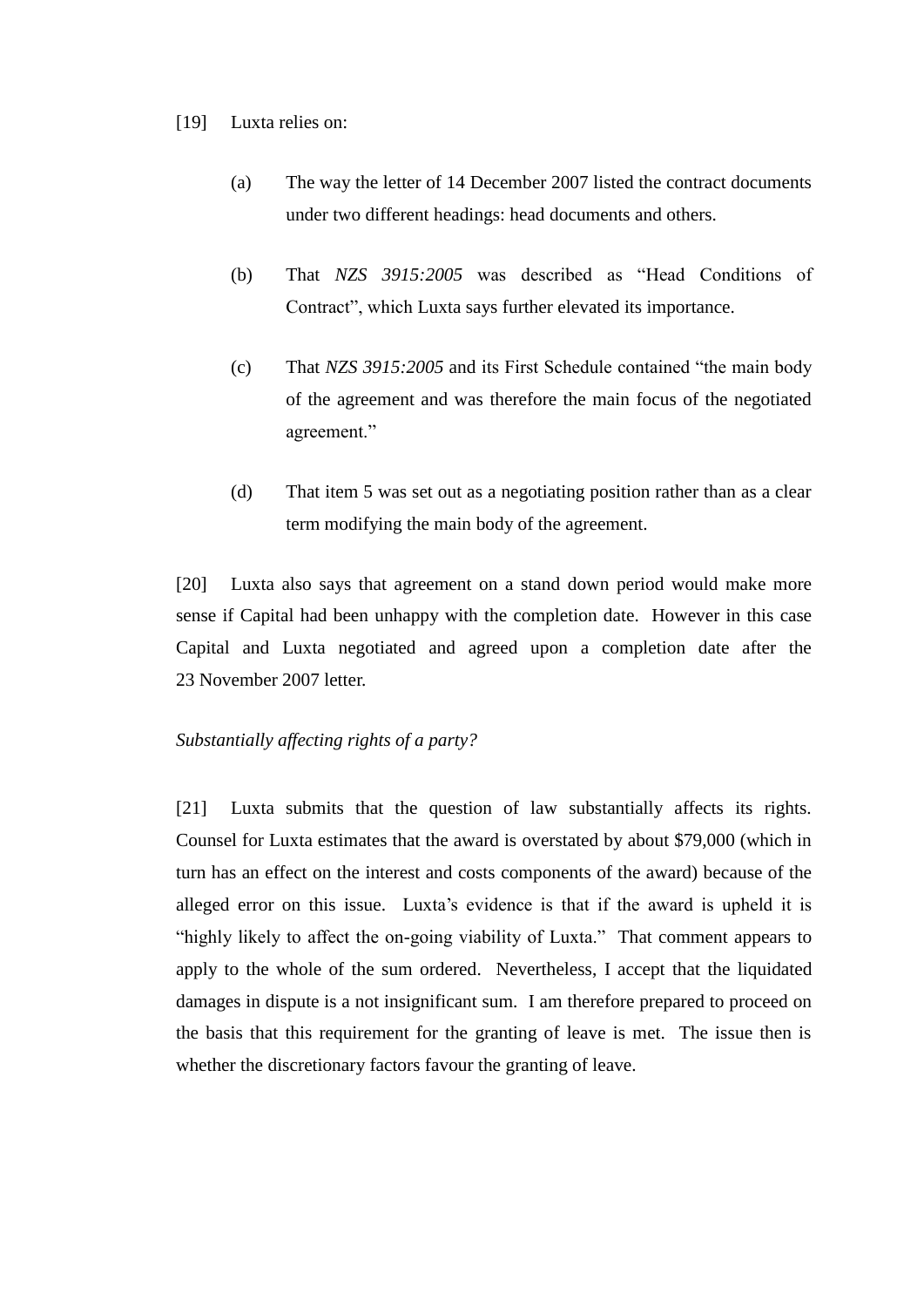#### <span id="page-7-0"></span>*The strength of the challenge*

[22] I consider that Luxta has not raised a strongly or very strongly arguable case that an error of law was made about the effect on clause 10.5.1 of item 5 in the letter of 23 November 2007. Clause 2.8.3 of *NZS 3915:2005* contemplated that the conditions could be varied by "any correspondence which has been identified as a Contract Document". The letter of 14 December 2007 stated, without qualification, that the letter of 23 November 2007 formed part of the contract agreement. The arbitrator found that this was not a mistake.

[23] As Luxta acknowledges, when a contract includes a document by reference, they are to be read together to determine the parties" common intention. Where terms are inconsistent, effect must be given to that part which meets the intention of the parties as gathered from their agreement as a whole. That may mean rejecting a part of the contract which is inconsistent with that intent. However that is only the case where effect cannot fairly be given to both terms and "every effort" should be made to give effect to all terms. Where a term merely limits or qualifies an obligation created by another term, the two are to be read together and effect is to be given to the intention of the parties as disclosed by their agreement as a whole.<sup>8</sup>

[24] The arbitrator's decision gives effect to these principles. Clause 10.5.1 of *NZS 3915:2005*, which set out the general provision, provided that liquidated damages were to be paid from the Due Date for Completion of the Contract Works and Practical Completion (or from the Due Date for Completion of any Separable Portion and Practical Completion); and that the amount of liquidated damages was as stated in the Special Conditions.

[25] But *NZS 3915:2005* also provided that amendments could be made to its provisions by identified correspondence. Consistent with that, the parties identified the letter of 23 November 2007 as part of the contract. In so doing, the parties must have intended to vary the provisions of *NZS 3915:2005* by what was stated in that letter. Giving effect to item 5 of that letter, the parties must have intended to vary

<sup>8</sup> <sup>8</sup> Hugh Beale (ed) *Chitty on Contracts: Volume 1 General Principles* (13th ed, Thomson Reuters (Legal) Ltd, London, 2008) at [12-078].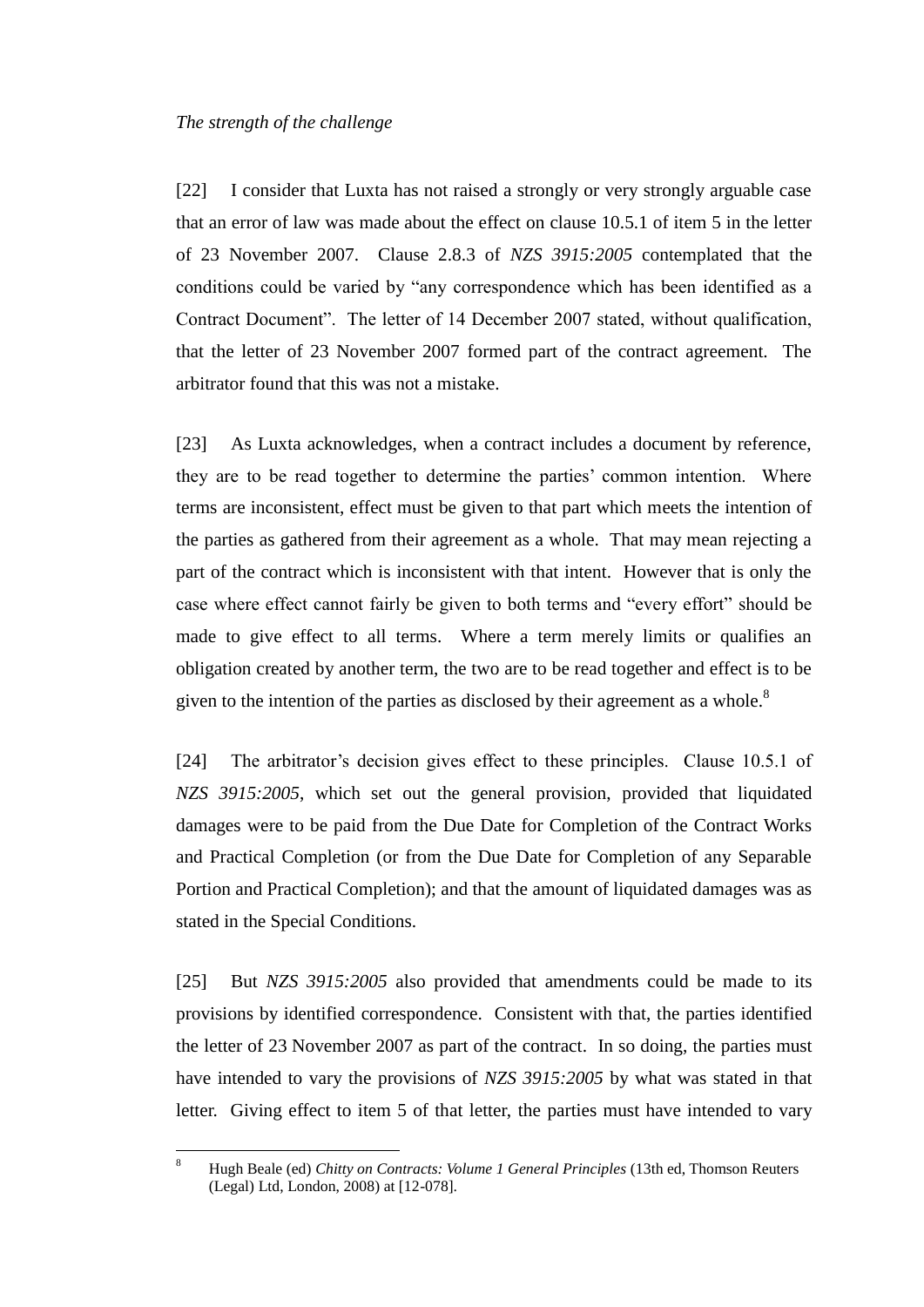clause 10.5.1 as to the time from which the liquidated damages were payable, so that the period commenced 40 days after the Due Date for Completion rather than immediately from the Due Date for Completion.

[26] I agree with Luxta that item 5 of the 23 November 2007 letter is phrased as a negotiating position rather than as an agreed contractual term. However the parties subsequently agreed, in the 14 December 2007 letter, that the 23 November letter was part of the contract. In so doing, the negotiating position put forward by Capital was accepted as a term of the agreement.

[27] I therefore do not accept Luxta"s submission that clause 10.5.1 conflicts with item 5 of the letter and that clause 10.5.1 of *NZS 391:2005*, as the key contractual document, must take precedence. By clause 2.8.3 of *NZS 3915:2005* the parties had agreed that its provisions could be varied. Item 5 of the letter did that. There is nothing unworkable about this in the commercial context in which the contract was entered into. Clause 2.8.3 of *NZS 3915:2005* enables parties to a construction contract to have in place industry standard conditions, to which they can make mutually agreeable variations through correspondence, without needing to redraft the standard contract. In this case Capital and Luxta agreed that Capital would be liable to pay liquidated damages, but only if Practical Completion occurred 40 days after the agreed Due Date for Completion.

[28] I acknowledge Luxta's point that, in construing what the parties intended their words to mean, the arbitrator appears to have relied partly on the evidence of the subjective intentions of Capital. However this error was not material to the conclusion. Irrespective of the evidence of Capital"s subjective intentions, the parties' common intention is clear from the words they have used in the letter of 14 December 2007, and the documents and correspondence referred to in that letter.

### <span id="page-8-0"></span>*Other discretionary factors*

[29] The prospects of success on the first question are such that I would decline leave on this basis. However other discretionary factors do not support the grant of leave either. The issue was squarely before the arbitrator, who is experienced and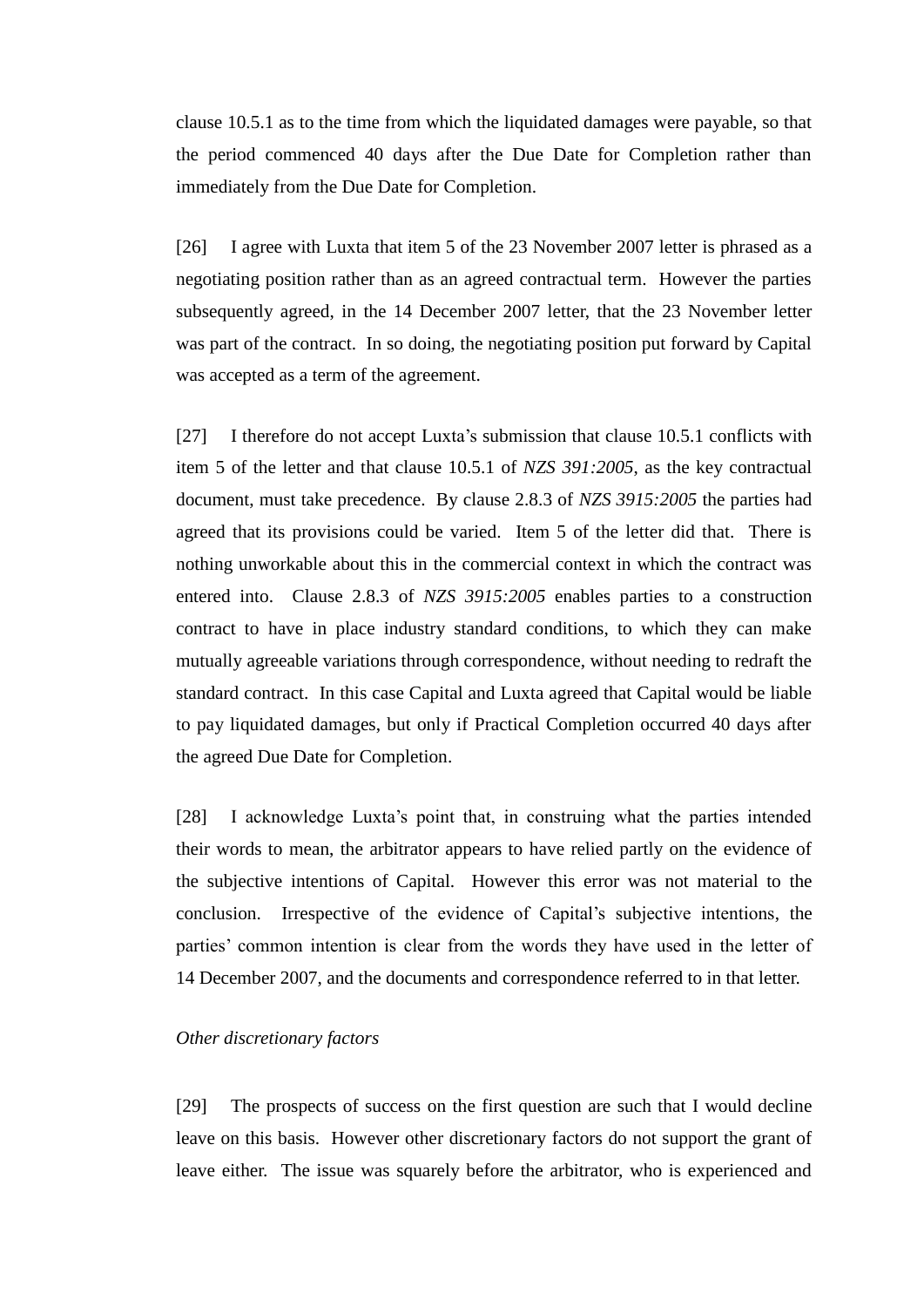legally qualified. The parties chose to submit their dispute to arbitration and agreed that the award would be final and binding. An appeal will involve some delay. While the amount of money involved may be important to Luxta (refer to para [21] above) that alone is not a sufficient basis on which to grant leave.

### <span id="page-9-0"></span>**Second question on which leave is sought: final payment claim**

### <span id="page-9-1"></span>*The question*

[30] Luxta seeks to appeal the following question ("the second question"):

Did the arbitrator have the power he purportedly exercised to override the effect of a final payment claim that had been submitted by the defendant to the plaintiff?

<span id="page-9-2"></span>*Contract provisions*

[31] On this question the relevant provisions in the contract are those relating to the submission and assessment of a final payment claim and those relating to disputes.

[32] Clause 12.4 of *NZS 3915:2005* provided for a Final Payment Claim to be made as follows:

### **12.4 Final payment claim**

**12.4.1** Not later than two Months after the expiry of the Period of Defects Liability or within such further time as the Principal may reasonably allow the Contractor shall submit to the Principal a final account of all the Contractor's payment claims in relation to the contract. The final claim shall state the amount or amounts claimed by the Contractor in respect of all outstanding claims. This account shall be endorsed "final payment claim" and signed by the Contractor, and shall:

- (a) Identify the construction contract and the relevant period or periods to which the final payment claim relates, which shall cover the period up until completion of all of the Contractor's obligations under the contract;
- (b) Identify the Contract Works to which the final payment claim relates (which shall include all Contract Works yet to be completed by the Contractor or paid for by the Principal);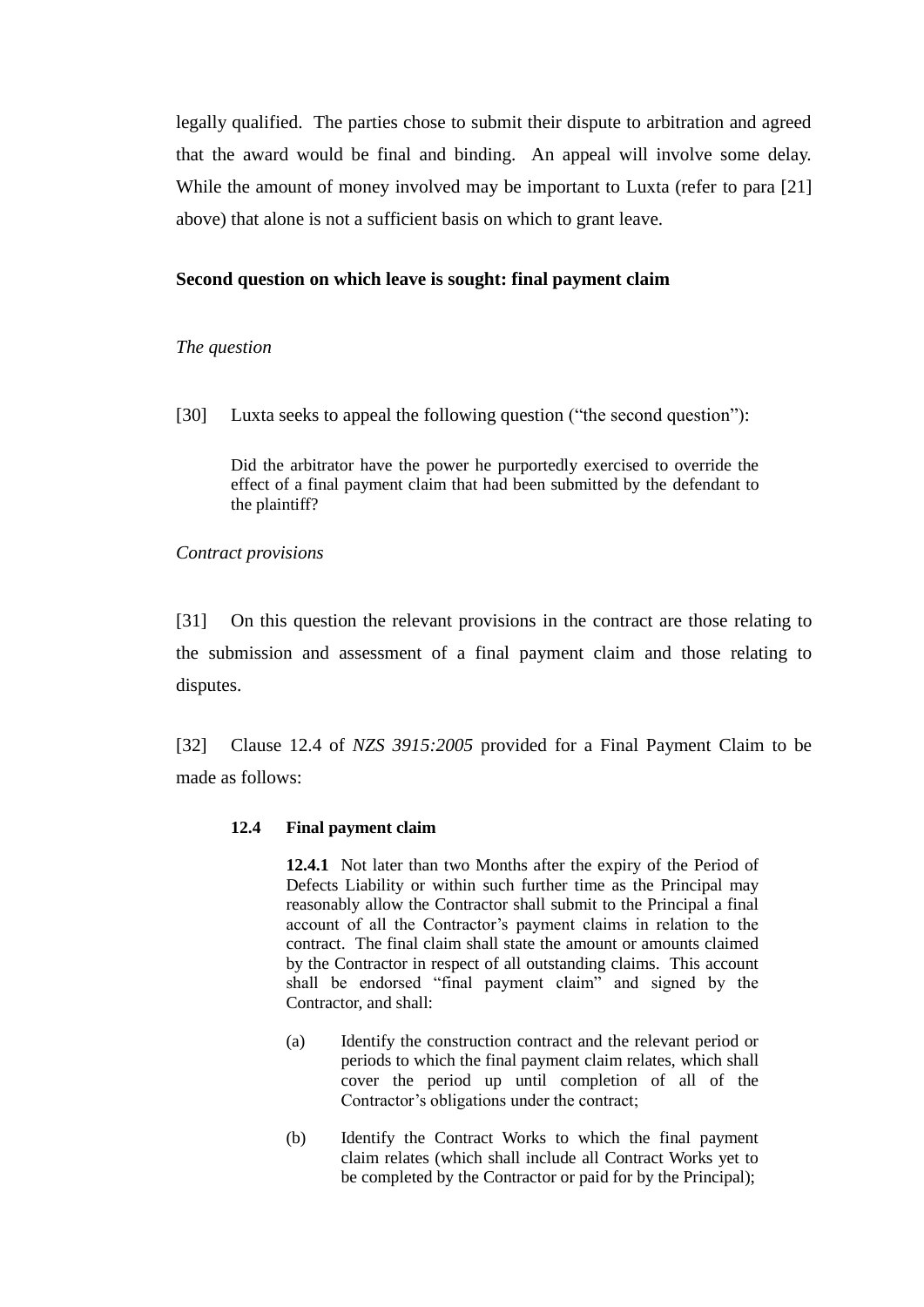- (c) Show the claimed amount in respect of those Contract Works, the amount or amounts claimed by the Contractor in respect of all outstanding claims, and the manner in which all such sums have been calculated;
- (d) Indicate the due date for payment which shall be the date of any entitlement of the Contractor to payment under 12.3.2 and 12.5.5;
- (e) Where the final payment claim is intended to be a payment claim under the Construction Contracts Act 2002, state that it is made under this Act; and
- (f) Where the final payment claim is intended to be a payment claim under the Construction Contracts Act 2002, and the Principal is a "residential occupier" under this Act, include the information set out in Schedule 1, Form 1 of the Construction Contracts Regulations 2003.

**12.4.2** Submission of the final payment claim by the Contractor shall be conclusive evidence that the Contractor has no outstanding claim against the Principal except as contained therein, and except for any item which has been referred to mediation or arbitration under Section 13 or to Adjudication. The Principal shall not be liable to the Contractor for any matter in connection with the contract unless contained within the final payment claim but this shall not preclude the later correction of any clerical or accounting error.

[33] Clause 12.5 of *NZS 3915:2005* allowed Luxta the opportunity of assessing the final payment claim. This needed to be done "within ten Working Days after receipt of the Contractor's final payment claim and the issue of the Defects Liability Certificate". Otherwise Capital was entitled to be paid the amount of its final payment claim. If Luxta assessed the final payment claim in the required time period, Luxta was to issue a proposed Final Payment Schedule which in turn would lead to a Final Payment Schedule. Clause 12.6 of *NZS 3915:2005* provided that once the Final Payment Schedule was issued, Luxta ceased to become liable to Capital under the Contract except for monies payable under specified clauses of the contract, and except for Luxta's obligation "[t]o pay any monies which are or become payable under Section 13."

[34] Section 13 of *NZS 3915:2005* dealt with disputes. Clause 13.1.2 in that section provided that "[e]very dispute or difference concerning the contract which is not precluded by the provisions of 12.4 ... shall be dealt with under [Section 13]". Clause 13.2.1 provided that either party may refer a dispute to an expert. The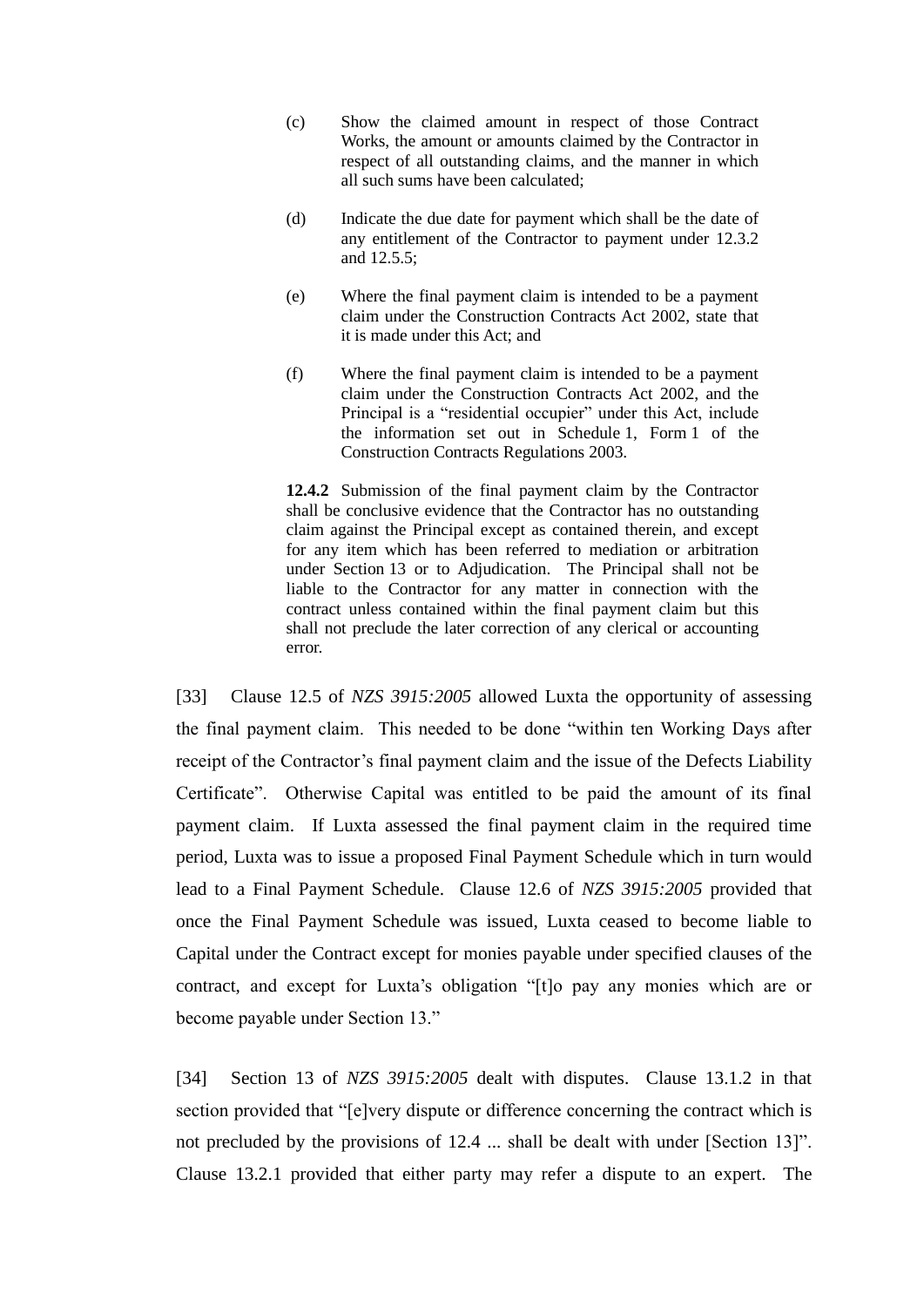process for the expert"s determination was set out. Clause 13.2.7 provided that the expert's decision on a dispute was binding subject to the mediation and arbitration provisions. Relevantly for present purposes, if a party was dissatisfied with the expert's decision then clause 13.4 provided that they could give notice that the matter was to be referred to arbitration. Clause 13.4.4 of *NZS 3915:2005* provided:

**13.4.4** The arbitrator shall have full power to open up, review and revise any decision, opinion, instruction, direction, certificate, or valuation of the Principal, Expert or Contractor or any Payment Schedule and to award upon all questions referred to him or her. Neither party to the arbitration shall be limited to the evidence or arguments put before the Expert for his or her determination or put before a mediator or adjudicator or included in any payment claim or Payment Schedule.

### <span id="page-11-0"></span>*Factual background*

[35] Construction on the development project commenced on 17 December 2007. The project was completed on 6 April 2009. In the course of the work Luxta instructed 118 variations to the Contract Works. As is set out in the award, disputes arose about the variations.

[36] Capital referred a number of the disputes to an expert. Counsel did not set out for me the details of what disputes were referred to the expert or when. The correspondence before me, however, indicates that on 2 July 2009 the appointed expert issued his determination on some of the items in dispute. A few days earlier (on 25 June 2009), and while the expert determination process was underway, Capital submitted a claim for \$683,714.25, which was described as a "Final Payment Claim".

[37] On 9 July 2009, at 3.44pm Luxta sent a letter to Capital by fax stating:

We confirm receipt of your notice final account dated  $25<sup>th</sup>$  June 2009. We note and place on record the following;

The assessment of the final account is dependant (sic) on receipt of a formal Final Payment Claim, **and** the achievement of the Defect Liability Certificate. Neither of these requirements has been achieved.

The submission received is not in compliance with the requirements of clause 12.4.1 of NZS3915:2005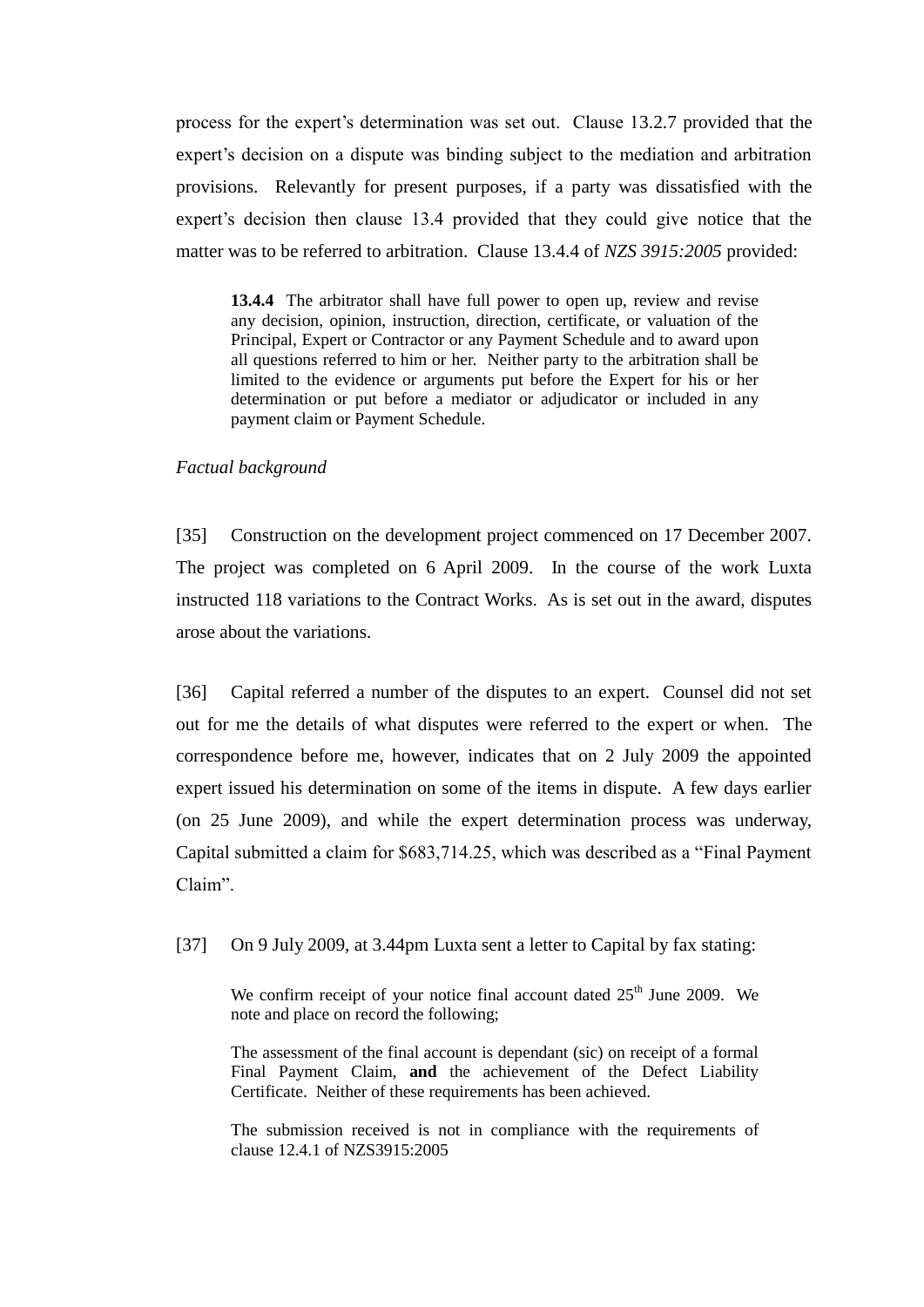As Capital Construction have not completed their obligations under the contract, Defects Liability Certificate has not been achieved.

Once Capital Construction has achieved and complied with the requirements, Luxta will assess the final payment claim.

[38] At 4.16pm that same day Capital replied to Luxta by fax saying:

We accept your attached letter and formally withdraw the submitted draft final account.

We acknowledge all Defects Liability Certificates are not signed off and are working to get these complete as we speak.

[39] Within two minutes of receiving that reply (ie at 4.18 pm on 9 July 2009) Luxta replied to Capital by fax, saying: "Please advise on what basis the final account is draft, and under which contract clause Capital Construction is permitted to submit draft final accounts".

[40] Further progress claims were submitted by Capital on 31 July 2009 which, as I understand it, reflected agreements/determinations made under the expert process. On that same day (31 July 2009), Luxta wrote to Capital advising that it was dissatisfied with the expert's determination of 2 July 2009 and that it was giving notice of arbitration*.* On 13 August 2009 the parties agreed to appoint Phillip Green as arbitrator. In the meantime the expert process had continued on other items in dispute and, as is recorded by the arbitrator in his award, it was anticipated that this process would further resolve some of the issues between the parties.

[41] On 28 August 2009 Capital submitted to Luxta what was described as a "Final Payment Claim" for \$559,127.79. On 13 November 2009 this was revised again, with Capital submitting to Luxta what was described as a "Final Payment Claim – For Arbitration Proceeding" in the sum of \$608,292.54. Capital says that the reason for the revised final payment claims was that amendments were made to the figures claimed for various items as the expert process proceeded (and issues that had been in dispute were agreed by the parties or determined by the expert).

[42] The hearing of evidence for the arbitration took place on dates in late November 2009, late January 2010 and early February 2010. The arbitrator"s award records that on the second to last day of the hearing it had become apparent that the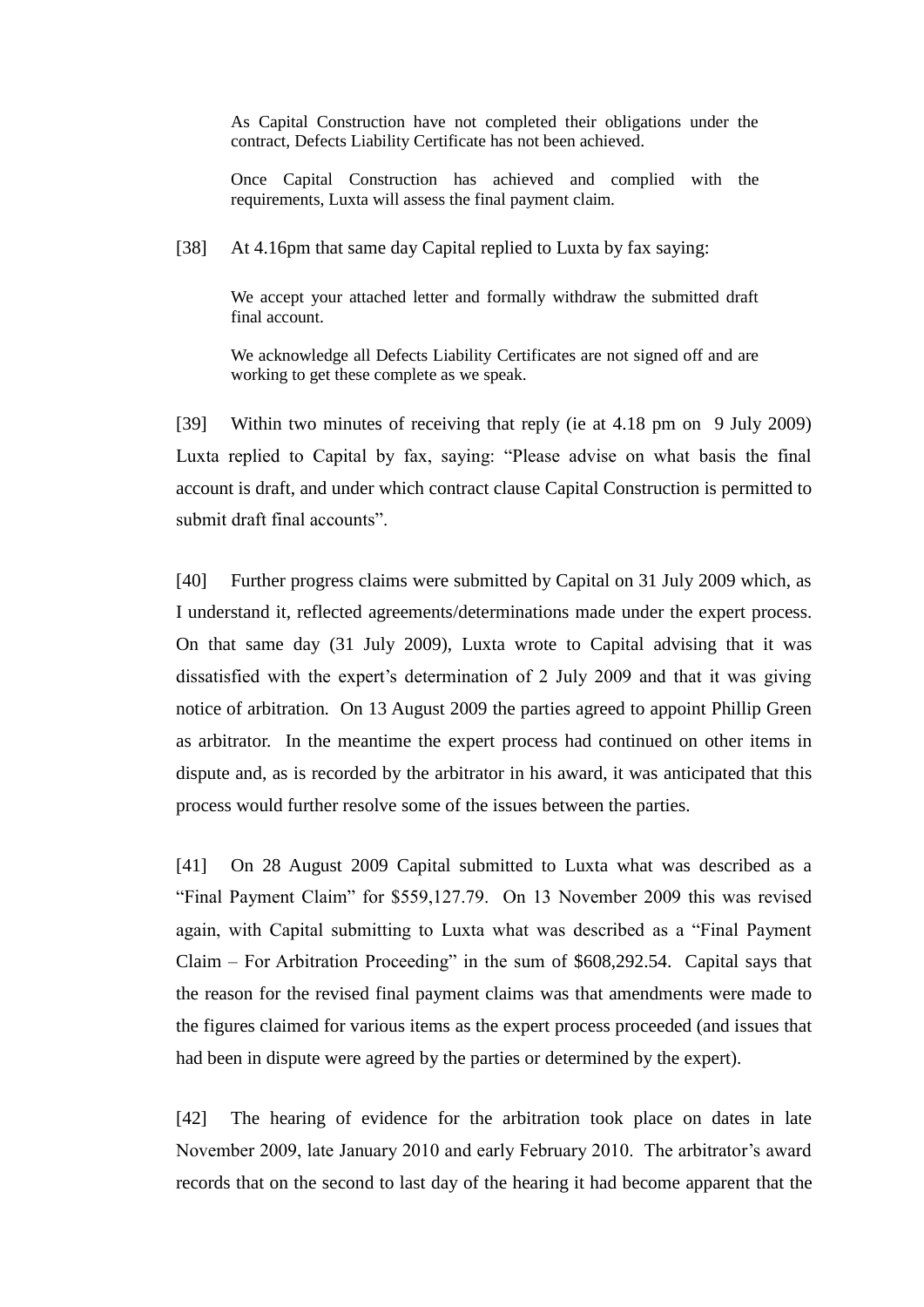pleadings "had not necessarily encompassed all the issues which the parties wanted determined in the arbitration."<sup>9</sup> The arbitrator noted that additional issues had emerged from the expert's second determination and from the evidence. The arbitrator recorded that the "parties had agreed that they did not want the arbitration to end without all matters being resolved between them."<sup>10</sup>

#### <span id="page-13-0"></span>*Arbitrator's decision*

[43] On the issue of whether the Final Payment Claim submitted on 25 June 2009 could be revised, the arbitrator"s decision was as follows:

- 988. In Luxta"s response to Capital of 8 January 2010 at paragraphs 27-33 Mr Kerr submits that the issue was put by Capital to Mr Dean for determination and was addressed in his Second Determination. Luxta considers the matter has ended, but Capital does not. While Luxta, in adopting its position, states that there is no dispute because it does not have a dispute, this rather ignores the Capital position. There is a dispute and as such I must determine it.
- 989. Mr Kerr in submission also objected to the notion that Capital could present a draft final account or withdraw such a document because NZS 3915 makes no provision for such draft accounts.
- 990. Luxta believes that the Final Payment claim is number 19 of 25 June 2009. Yet, on 13 November 2009 Capital issued a further Final Payment claim number 21. (Footnote 345: Capital Exhibit 390) Luxta notes that this claim number 21 was received by it for the first time during the hearing. It makes the point that the document has not been reviewed by Luxta before it was presented in the Arbitration.
- 991. Finally, Luxta points to the fact that the major difference between the Final Payment claims 20 and 21 relate to Variations 19, 30, 82 and interest, all of which are part of the dispute before me.
- 992. A practical approach is called for. My determinations, of which there are many, will impact on the final payment claim. The final payment claim will need to be reworked and will have to have regard for interest. I see no avoiding that task as a machinery process for concluding the dispute. But I see as in no more than in those terms – a machinery step to be taken after this Interim Award has issued.

<sup>-&</sup>lt;br>9 Paragraph 14 of the Interim Award of 22 December 2010.

<sup>&</sup>lt;sup>10</sup> Paragraph 15 of the Interim Award of 22 December 2010.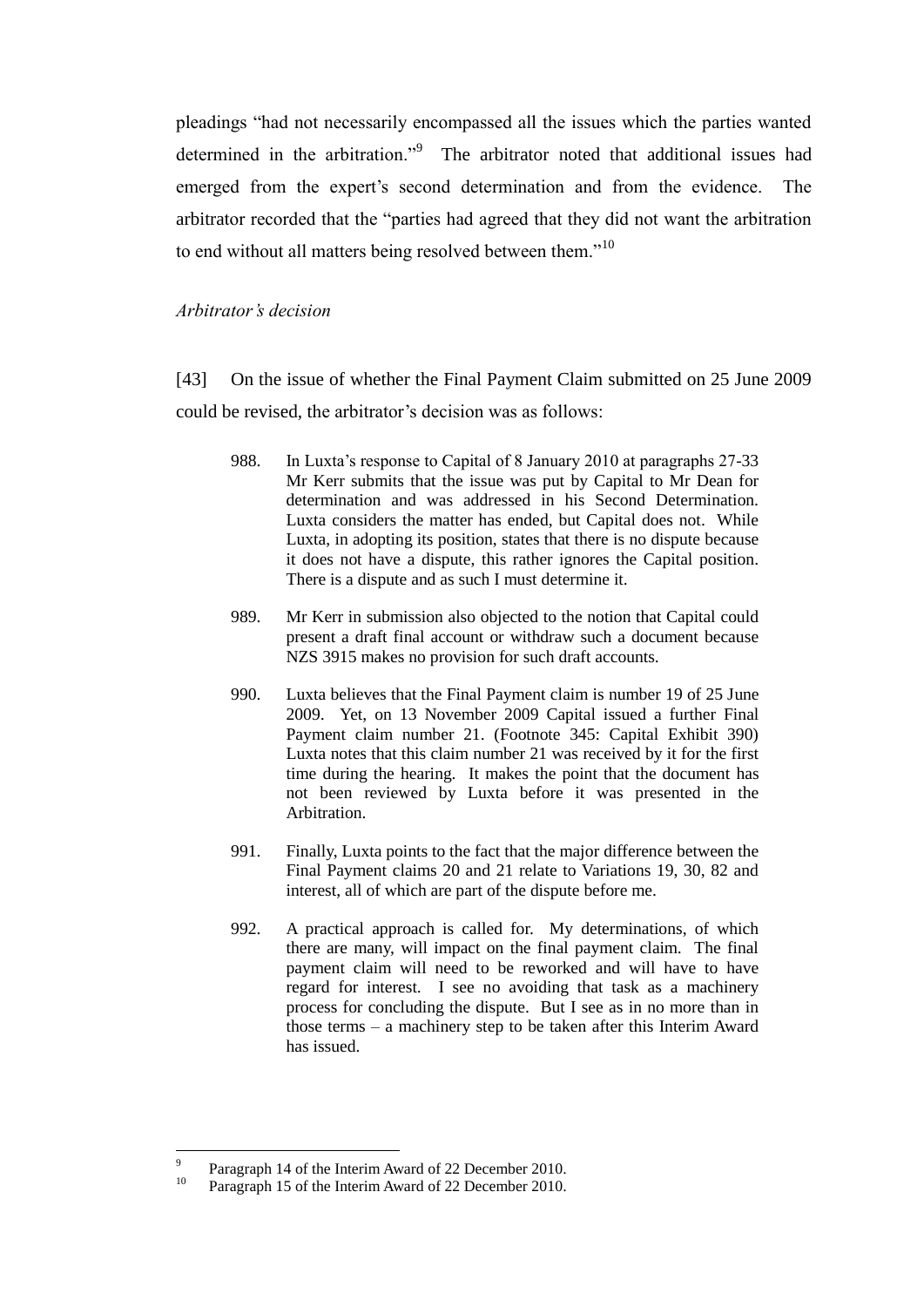#### <span id="page-14-0"></span>*Alleged error*

[44] Luxta says that the final payment claim submitted on 25 June 2009 was "conclusive evidence" that Capital had no outstanding claim against it, except as set out in that claim or in respect of any item in the final payment claim that had already been referred to arbitration by the time the final payment claim was submitted (clause 12.4.2). It says that at the time of the final payment claim of 25 June 2009, no dispute had been referred to arbitration. It says that the changes made in the later final payment claims submitted by Capital were matters of substance rather than "clerical and accounting errors" (as referred to in clause 12.4.2). It says that the arbitrator had no power to override the effect of clause 12.4.2, namely that the final payment claim of 25 June 2009 was "conclusive evidence" that Capital had no other claim, under clause 13.4.4 or elsewhere.

### <span id="page-14-1"></span>*Substantially affecting the rights of a party?*

[45] The amount at issue under this question on which leave is sought is (about) \$134,000. As with the other question, I am prepared to proceed on the basis that this amount is sufficiently large that it could substantially affect the rights of Luxta; and that therefore the discretionary factors for granting leave should be considered.

### <span id="page-14-2"></span>*Discretionary factors*

[46] Whether the arbitrator had the power to revise items claimed on the 25 June 2009 is in part a question of law: namely, whether the effect of clause 12.4, 13.1.2 and 13.4.4 is that the arbitrator may only revise an item in a final payment claim if that item had already been referred to arbitration by the time the final payment claim was submitted. While there may be some strength in Luxta's position on that question, I do not need to consider this further. That is because the question of law only arises if the 25 June 2009 claim was a final payment claim under clause 12.4. On that factual matter I consider Luxta is not on strong grounds.

[47] The letter of 9 July 2009 from Luxta makes it clear that it was not accepted by Luxta as a final payment claim. That letter stated that Luxta"s assessment (under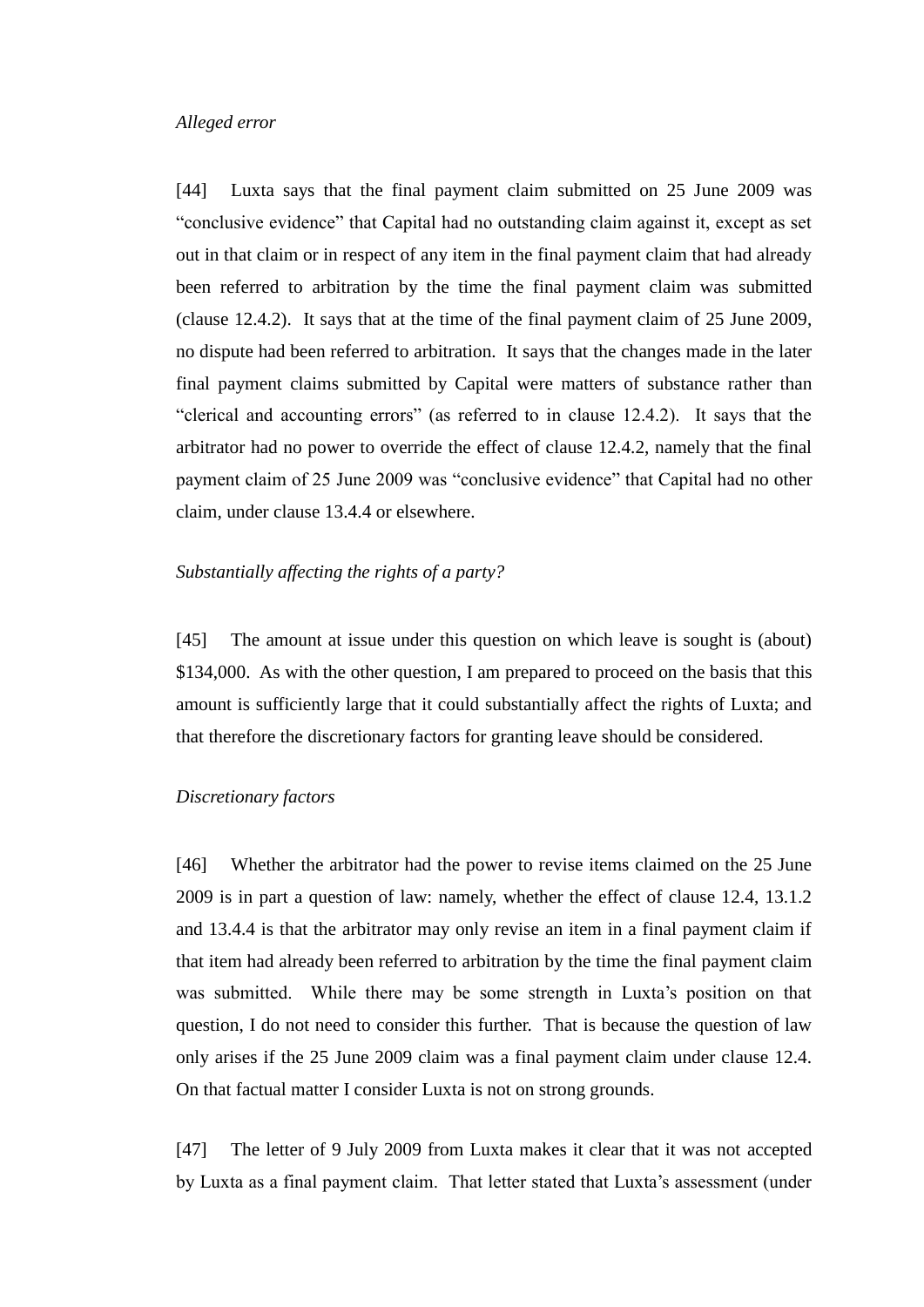clause 12.5) was dependant on two things: receipt of a formal Final Payment Claim; and the achievement of the Defect Liability Certificate. It then says that "neither" of these things have been met. It goes on to say that the submission did not comply with 12.4.1. Clause 12.4.1 relates only to the submission of a final payment claim.

[48] So Luxta was saying that one of the reasons it was not required to assess the final payment claim purportedly submitted by Capital, was that it was not a final payment claim. This was because Luxta considered that it did not meet the requirements of clause 12.4.1. Consistent with that view, it did not assess the claim. It appears that on the one hand Luxta was seeking to avoid having to assess and pay the submitted claim (because it did not meet the requirements for a final payment claim), while on the other hand it was seeking to hold Capital to the amount it had claimed. The contract did not permit Luxta to do this.

[49] Luxta's position that the 25 June 2009 claim was a final one is even less tenable when, at the time it was submitted, a number of items in the 25 June 2009 claim had been referred to the expert. That is Luxta and Capital had embarked on the agreed contractual process for resolving disputes. In those circumstances Luxta must have known that Capital intended that its claim of 25 June 2009 was subject to that process.

[50] Additionally, as the arbitrator records, the parties agreed that he was to determine all matters in dispute between them. The matters in dispute included items claimed in the 25 June 2009 claim which had been referred to the expert. If the arbitrator was to determine all matters in dispute between the parties, that would inevitably result in adjustments to the 25 June 2009 claim. That was the conclusion the arbitrator reached at para 922 of his award (refer [43] above). Therefore, by subsequent agreement, and whatever the effect of clause 12.4 on the arbitrator's powers, the parties gave the arbitrator the power to do as he did.

[51] For these reasons I would decline to grant leave to Luxta to appeal on the second question. For completeness I note that other discretionary factors (how the question arose before the arbitrator, the qualifications of the arbitrator delay, and that the parties had agreed that the award would be final and binding) do not favour the